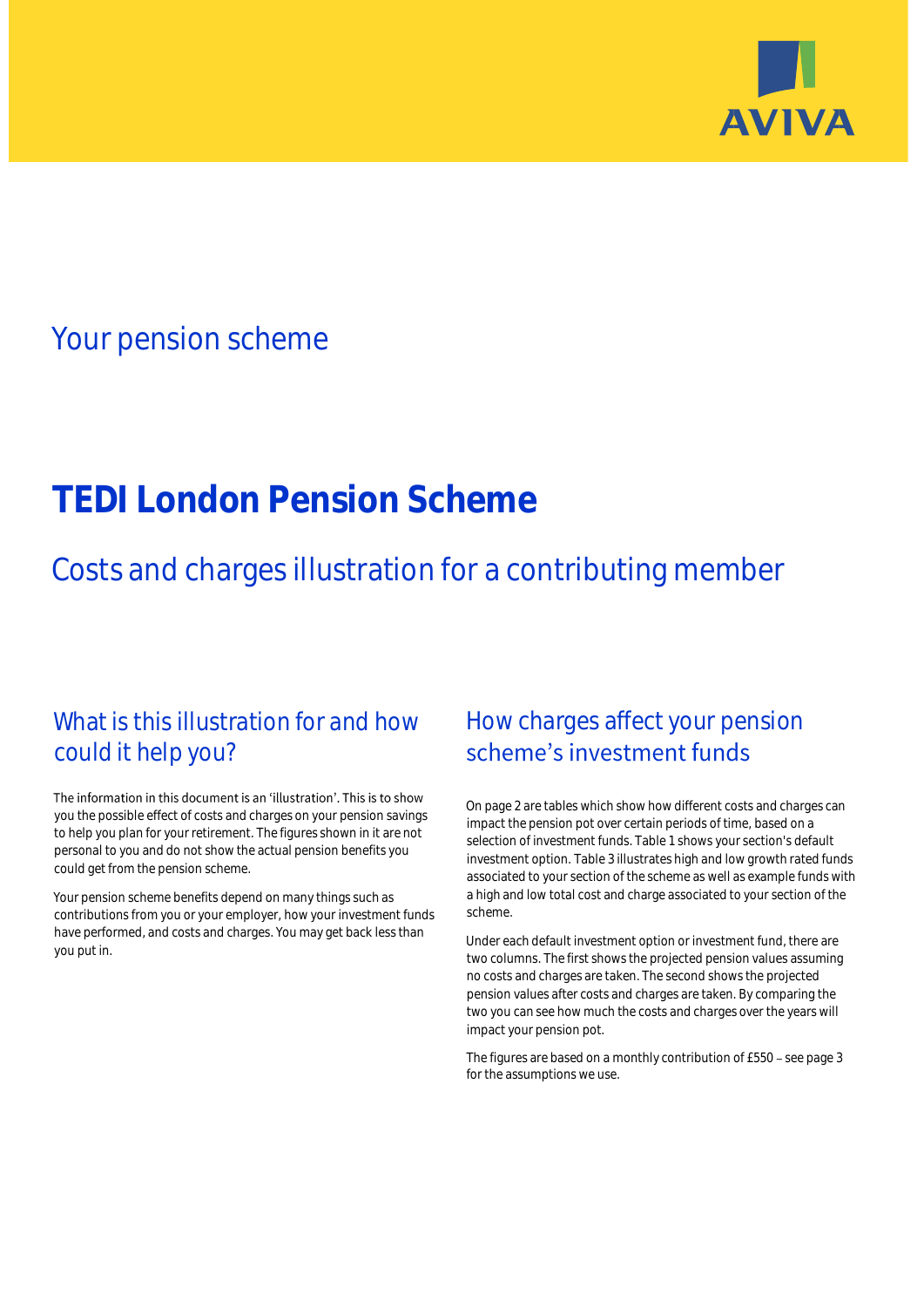| Illustration of effect of costs and charges on the Default Investment Option in<br><b>TEDI London Pension Scheme</b> |                                       |                                    |  |  |  |  |  |  |  |
|----------------------------------------------------------------------------------------------------------------------|---------------------------------------|------------------------------------|--|--|--|--|--|--|--|
|                                                                                                                      |                                       |                                    |  |  |  |  |  |  |  |
|                                                                                                                      | <b>My Future</b>                      |                                    |  |  |  |  |  |  |  |
|                                                                                                                      | Assumed growth rate 3.2% (p.a.)       |                                    |  |  |  |  |  |  |  |
|                                                                                                                      | Assumed costs and charges 0.6% (p.a.) |                                    |  |  |  |  |  |  |  |
| At end of year                                                                                                       | Projected value assuming no           | <b>Projected value after costs</b> |  |  |  |  |  |  |  |
|                                                                                                                      | costs and charges are taken           | and charges are taken              |  |  |  |  |  |  |  |
| $\mathbf{1}$                                                                                                         | £6,560                                | £6,540                             |  |  |  |  |  |  |  |
| $\overline{2}$                                                                                                       | £13,200                               | £13,100                            |  |  |  |  |  |  |  |
| 3                                                                                                                    | £19,900                               | £19,700                            |  |  |  |  |  |  |  |
| 4                                                                                                                    | £26,700                               | £26,300                            |  |  |  |  |  |  |  |
| 5                                                                                                                    | £33,500                               | £33,000                            |  |  |  |  |  |  |  |
| 10                                                                                                                   | £68,900                               | £66,800                            |  |  |  |  |  |  |  |
| 15                                                                                                                   | £106,000                              | £101,000                           |  |  |  |  |  |  |  |
| 20                                                                                                                   | £146,000                              | £137,000                           |  |  |  |  |  |  |  |
| 25                                                                                                                   | £187,000                              | £173,000                           |  |  |  |  |  |  |  |
| 30                                                                                                                   | £231,000                              | £210,000                           |  |  |  |  |  |  |  |
| 35                                                                                                                   | £277,000                              | £248,000                           |  |  |  |  |  |  |  |
| 40                                                                                                                   | £323,000                              | £284,000                           |  |  |  |  |  |  |  |
| 45                                                                                                                   | £364,000                              | £315,000                           |  |  |  |  |  |  |  |
| 50                                                                                                                   | £398,000                              | £339,000                           |  |  |  |  |  |  |  |

### **Table 2**

| List of Funds included in the Default Investment Option |                       |                    |
|---------------------------------------------------------|-----------------------|--------------------|
| <b>Fund name</b>                                        | <b>Total Cost and</b> | <b>Growth Rate</b> |
|                                                         | Charge (p.a.)         | (p.a.)             |
| Av MyM My Future Growth                                 | 0.62%                 | 3.60%              |
| Av MyM My Future Consolidation                          | 0.57%                 | 2.40%              |
|                                                         |                       |                    |
|                                                         |                       |                    |
|                                                         |                       |                    |
|                                                         |                       |                    |
|                                                         |                       |                    |
|                                                         |                       |                    |
|                                                         |                       |                    |
|                                                         |                       |                    |

#### **Aviva Life & Pensions UK Limited.**

Registered in England No. 3253947. Registered office: Aviva, Wellington Row, York, YO90 1WR. Authorised by the Prudential Regulation Authority and regulated by the Financial Conduct Authority and the Prudential Regulation Authority. Firm Reference Number 185896. **aviva.co.uk** TEMP GFI NG071309 09/2018